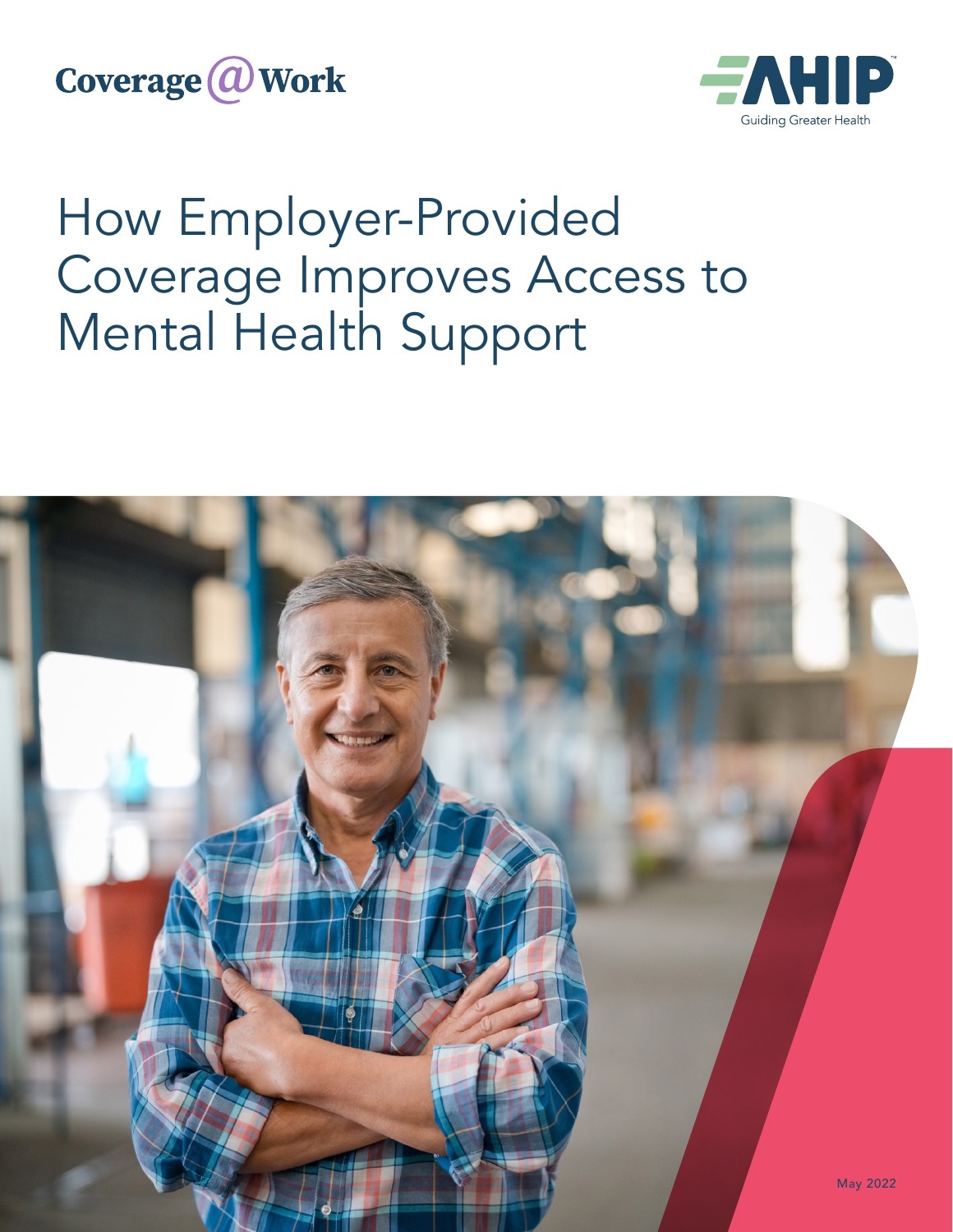

Everyone deserves access to effective and affordable mental health support and counseling. For hundreds of millions of Americans, employer-provided coverage is an essential path to that access. The COVID-19 pandemic made mental health everyone's issue, because everyone was impacted mentally – even the mentally well.

As demand for mental health support has increased, employers and health insurance providers are working to support patients by helping them find the services they need at a price they can afford.

This report highlights how health insurance providers are working to improve access to mental health support for every patient who needs it.

#### Key Findings:

- 41 million Americans nearly 1 in 4 enrolled in employer-provided coverage (EPC) - received mental health support in 2020.
- 6 million children received mental health services and treatment through a parent or guardian's employer-provided coverage in 2020.
- There was a 100-fold increase in telehealth appointments for mental health in 2020.
- Patients spend less than \$15 in out-of-pocket costs for most drugs prescribed to treat mental health conditions.

## Wide Coverage of Mental Health Support and Substance Use Disorder **Treatment**

EPC is the source of affordable health care for nearly [180 million Americans](https://www.census.gov/content/dam/Census/library/publications/2021/demo/p60-274.pdf). Of these, 41 million Americans, including 6 million children, received treatment for mental health and substance use disorders, accounting for almost one in four EPC enrollees (Table 1). The treatments included individual and group psychotherapy, received by 13 million enrollees; behavioral health related office visits with primary care physicians (PCP), including pediatricians, received by 22 million enrollees; and prescription drugs, received by 31 million enrollees.

| Age Group       | <b>Any Therapy</b> | <b>Psychotherapy</b> | <b>PCP Visit</b> | <b>Rx Therapy</b> |
|-----------------|--------------------|----------------------|------------------|-------------------|
| $0 - 17$        | 13%                | 7%                   | 8%               | 6%                |
| 18-34           | 24%                | 9%                   | 15%              | 18%               |
| $35 - 44$       | 27%                | 8%                   | 14%              | 22%               |
| 45-54           | 27%                | 6%                   | 13%              | 23%               |
| 55-64           | 27%                | 5%                   | 11%              | 24%               |
| <b>All Ages</b> | 23%                | 7%                   | 12%              | 18%               |

#### Table 1. Share of EPC Enrollees Receiving Mental Health Support in 2020.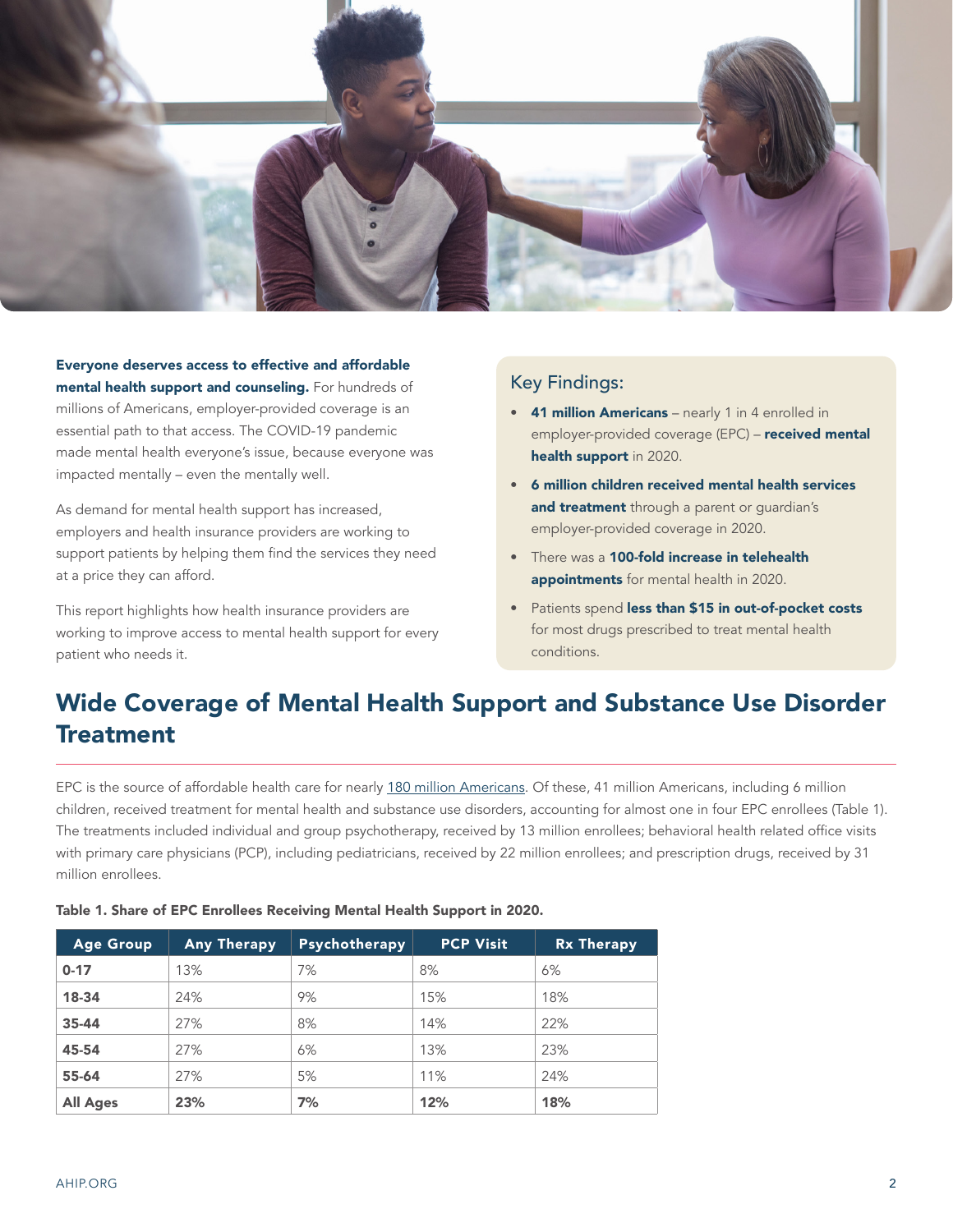With more than half of patients who sought mental health support receiving it through a PCP, the data clearly demonstrate how essential this pathway is to ensuring patients have access to the care they need. While psychotherapy is provided by psychiatrists, psychologists, licensed clinical social workers or licensed therapists, a PCP can diagnose and treat some mental health conditions, such as anxiety or depression, and prescribe medications or refer patients to a behavioral health specialist to care for more complex conditions.

Patients, on average, had 3 mental health related visits per year with PCPs. PCPs serve as a crucial access point for many patients who need mental health support, particularly those patients who have not previously received mental health support. PCPs need to be able to triage patients to mental health professionals when patients have more severe mental illness, although many PCPs prescribe medications to treat some mental health conditions. In addition to primary care visits and prescription drugs, 13 million enrollees received psychotherapy in 2020, with patients, on average, receiving 10 psychotherapy sessions during the year.

### Greater Access through Telehealth Appointments

The COVID-19 public health emergency (PHE) has drastically accelerated the wide-spread adoption of telehealth appointments for mental health support. In 2020, the first year of PHE, almost 40% of visits for this type of care were conducted virtually, compared to less than 1% of psychotherapies in 2019—a hundred-fold increase in just one year. Similarly, telehealth appointments accounted for 30% of mental health related PCP visits in 2020, compared to less than 1% of office visits in previous years.

| Year | Psychotherapy | <b>PCP Visit</b> |
|------|---------------|------------------|
| 2016 | 0.05%         | 0.10%            |
| 2017 | 0.11%         | 0.15%            |
| 2018 | 0.19%         | 0.27%            |
| 2019 | 0.39%         | 0.50%            |
| 2020 | 39.41%        | 30.13%           |

### Adapting to Meet Patients Where They Are

During the COVID-19 pandemic and PHE, health insurance providers quickly adapted to new challenges and embraced legal flexibility to cover more mental health visits via telehealth pre-deductible for the more than 32 million Americans enrolled in consumer-directed health plans (CDHP) through work. Mental health care was the most frequent category of care provided via telehealth in 2020. From a [report earlier in 2022,](https://www.ahip.org/documents/202203-CaW_TelehealthSurvey-v04.pdf) AHIP analyzed the medical claims of CDHP enrollees in 2020 and found the majority (52%) of the predeductible telehealth claims of CDHP enrollees were for mental and behavioral health services. Expanded telehealth options and the ability to design benefits in ways that make these services low cost to consumers meant millions had affordable and convenient access to mental health professionals, regardless of where they lived. It is imperative Congress extend this opportunity into the future.

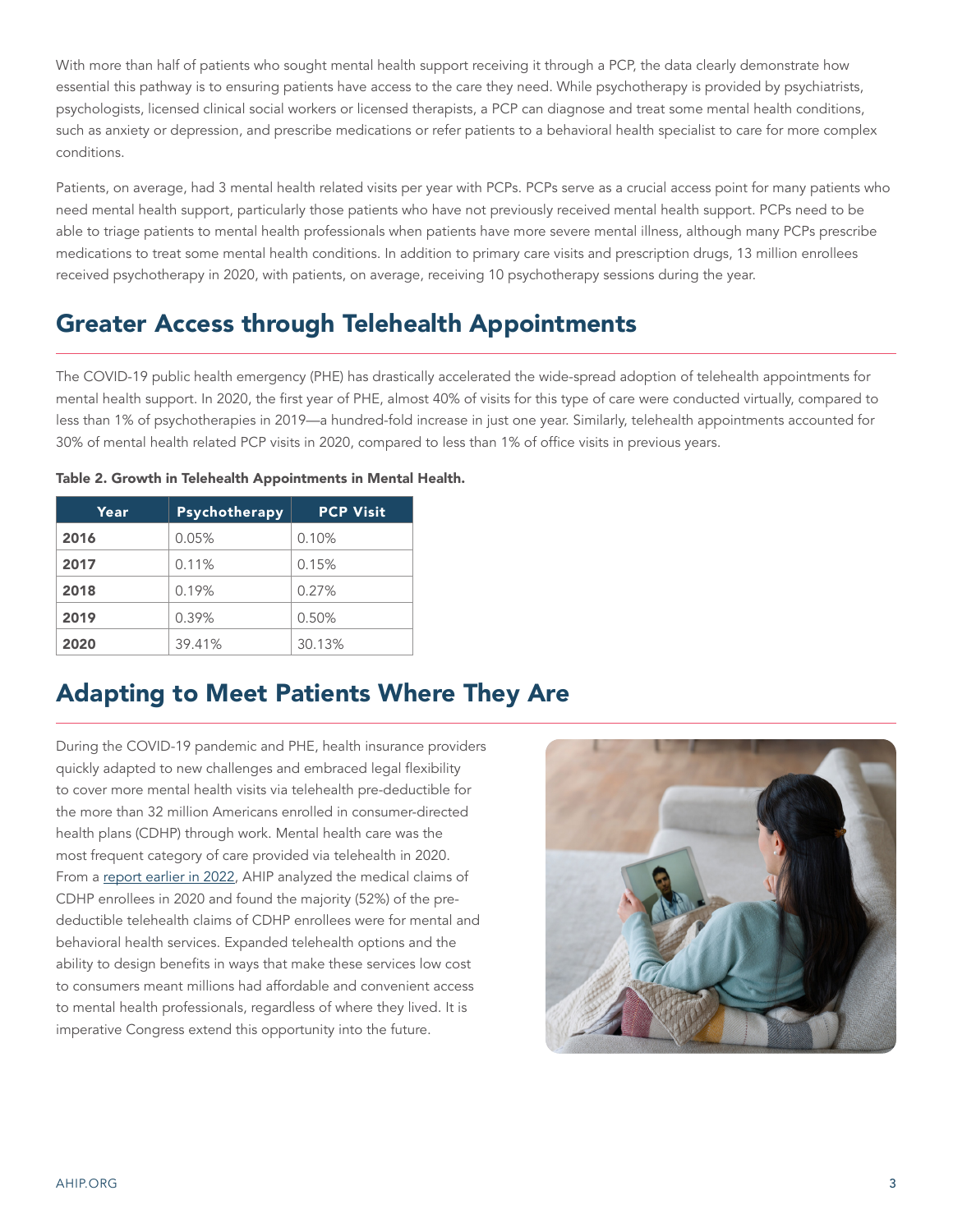## Affordable Access to Prescription Drugs

In addition to psychotherapy, patients with mental health and substance use disorders have access to a wide range of prescription drugs to treat their conditions. For each category of conditions, more than 80% of prescription drugs come in generic form or have a generic alternative (Table 3). This means these treatments are affordable for the patients who need them. The average out-of-pocket costs per prescription for brand drugs with no generic alternatives to treat mental health conditions were about \$100, compared with less than \$15 for generics.

| <b>Mental Health Disorders</b>                           | <b>Brand Only</b> | <b>Brand Generic</b><br><b>Available</b> | Generic |  |  |  |
|----------------------------------------------------------|-------------------|------------------------------------------|---------|--|--|--|
| ADHD (stimulants, hypotensive drugs)                     |                   |                                          |         |  |  |  |
| <b>Prescriptions</b>                                     | 2%                | 19%                                      | 80%     |  |  |  |
| <b>Out-of-Pocket Expenses for Prescriptions</b>          | \$99              | \$26                                     | \$13    |  |  |  |
| Anxiety (benzodiazepines, anxiolytic drugs)              |                   |                                          |         |  |  |  |
| <b>Prescriptions</b>                                     | 0%                | $0\%$                                    | 100%    |  |  |  |
| <b>Out-of-Pocket Expenses for Prescriptions</b>          | \$102             | \$56                                     | \$4     |  |  |  |
| <b>Bipolar Disorder (anticonvulsants, lithium)</b>       |                   |                                          |         |  |  |  |
| <b>Prescriptions</b>                                     | 1%                | 5%                                       | 95%     |  |  |  |
| <b>Out-of-Pocket Expenses for Prescriptions</b>          | \$118             | \$120                                    | \$8     |  |  |  |
| Depression (SSRI, SNRI, esketamine)                      |                   |                                          |         |  |  |  |
| <b>Prescriptions</b>                                     | 2%                | $0\%$                                    | 97%     |  |  |  |
| <b>Out-of-Pocket Expenses for Prescriptions</b>          | \$86              | \$156                                    | \$8     |  |  |  |
| Schizophrenia (antipsychotics)                           |                   |                                          |         |  |  |  |
| <b>Prescriptions</b>                                     | 15%               | 1%                                       | 84%     |  |  |  |
| <b>Out-of-Pocket Expenses for Prescriptions</b>          | \$109             | \$110                                    | \$9     |  |  |  |
| Substance Abuse (opiate antagonists, alcohol deterrents) |                   |                                          |         |  |  |  |
| <b>Prescriptions</b>                                     | 13%               | 4%                                       | 83%     |  |  |  |
| <b>Out-of-Pocket Expenses for Prescriptions</b>          | \$59              | \$63                                     | \$14    |  |  |  |

#### Table 3. Prescriptions and Out-of-Pocket Expenses for Prescriptions by Condition and Generic Status.

### Call to Action

In March 2022, Congress authorized a temporary extension of a safe harbor provided as part of the bipartisan Coronavirus Aid, Relief, and Economic Security (CARES) Act that allowed CDHPs to cover telehealth services pre-deductible. For millions of individuals and families with EPC, making this safe harbor permanent means certainty that their more affordable and convenient access to care – including mental health care – is here to stay.

Congress should also consider action to address the growing shortage of mental health providers available in many areas to serve patients. Rising demand for mental health care has not kept pace with the supply of quality, licensed providers, particularly in rural areas. Health insurance providers and employers are committed to ensuring that more mental health providers are contracted and available to meet the mental health needs of the nearly 180 million Americans with employer-provided coverage.